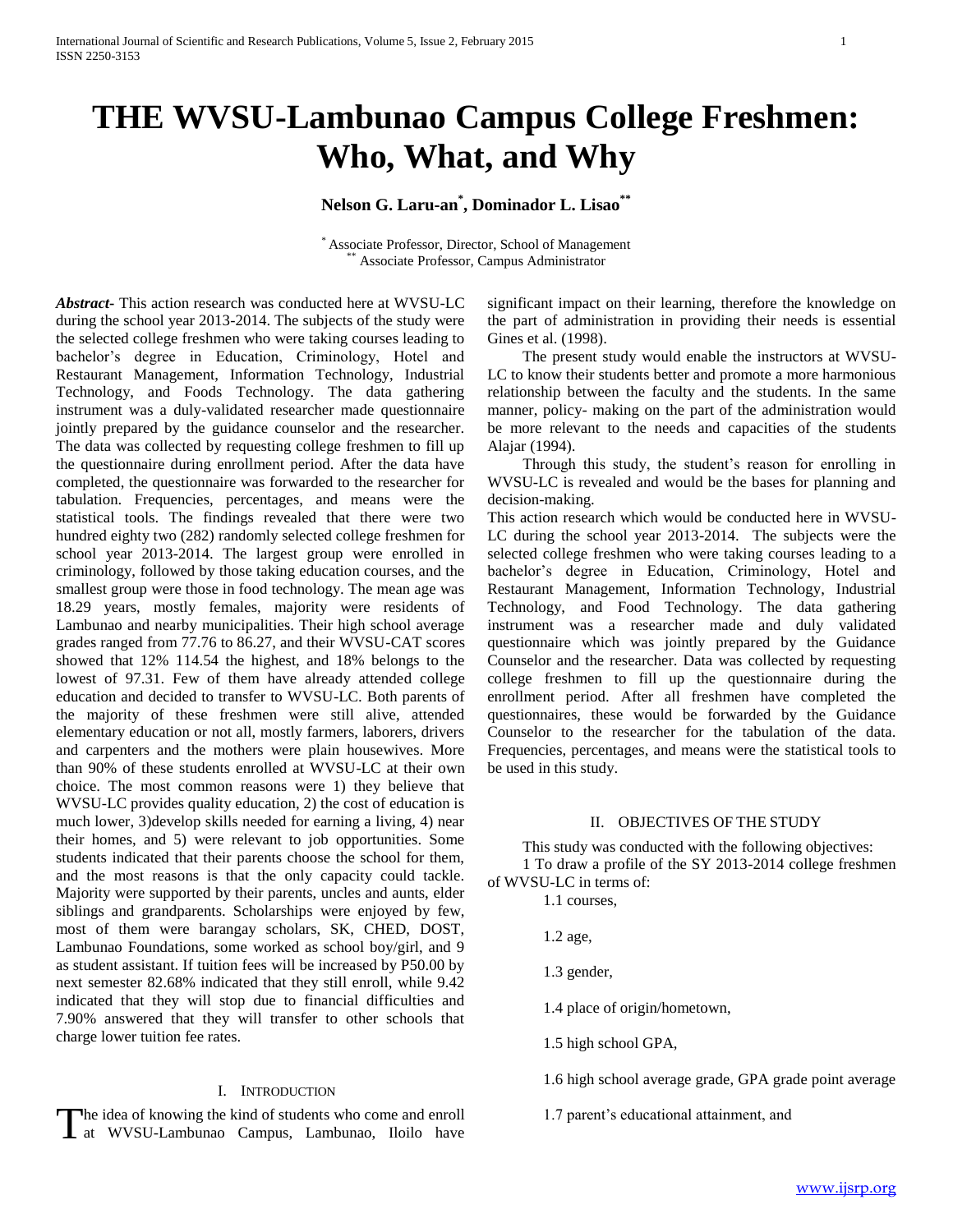1.8 parent's occupation/source of income,

 2. To find out the students reasons for enrolling at WVSU-LC.

 3. To find out the students reasons for enrolling in the courses they have enrolled in.

### III. FRAMEWORK

 This study was conducted in WVSU-LC during the SY 2013-2014. The subjects/respondents were the randomly selected college freshmen during the same school year, who were taking courses leading to a bachelor's degree in Education, Criminology, Hotel and Restaurant Management, Information Technology, Industrial Technology and Foods Technology.

 The research instrument was a researcher made and duly validated questionnaire which was jointly prepared by the Guidance Counselor and the researcher.

 Upon presentation of the credentials required for admission to WVSU-LC and with the instructions from the Guidance Counselor, the respondents were requested to fill up the questionnaires by supplying the needed data asked for. Selected college freshmen who were taking courses leading to a bachelor's degree were included in the study. After completing the questionnaires; these were turned over by the Guidance Counselor to the Researcher for tabulation, presentation and interpretation.

 Frequencies, percentages, and means were the statistical tools to be used in the study.

#### IV. RESULTS AND DISCUSSIONS

 There were two hundred eighty two (282) randomly selected freshmen for SY 2013-2014 at WVSU-LC. They were enrolled the different courses leading to a bachelor's degree in criminology, elementary and secondary education, food technology, hotel and restaurant management, technical teacher education, industrial technology, and information technology. The largest group was of these freshmen enrolled in criminology. This was followed by those taking education courses and the smallest groups are those in food technology.

 The mean age of these college freshmen was 18.29 years. They were mostly females. Majority of whom were residents of the Municipality of Lambunao and other municipalities nearby. Most of them graduated from national high schools which are also located in Lambunao and the neighboring municipalities. Their high school average grade ranged from 77.76 to 86.27 with a mean of 83.48. Further, their WVSU CAT results showed that 12% within 114. 54 which is the highest and 18% belongs to the lowest 97.31. Few of them have already attended college previously in other institutions and have decided to transfer to WVSU-LC.

 Both parents of the majority of the freshmen were still alive, although there were some, comprising 14.21% of them, who had already lost one or both of their parents. Majority of the respondent's fathers have attained only elementary education or none at all. The same level of education was attained by 48.96% of their mothers. Relative to the educational attainment and

occupation of their fathers who were mostly farmers, laborers, drivers, and carpenters. Their mothers were mostly housewives, although some worked as vendors, teachers, farmers, and businesswomen. More than 90% of the freshmen indicated that they enrolled at WVSU-LC at their own choice. The most common reasons were that 1) they believe that WVSU-LC provides quality education, 2) the cost of education in WVSU-LC is much lower than in other schools, 3) they agreed that WVSU-LC develops skills needed for earning a living, 4) WVSU-LC is near their home, and 5) they observe that courses offered at WVSU-LC are relevant to available job opportunities.

 Some of the freshmen who indicated that their enrollment in WVSU-LC was not their own choice revealed that their parents chose the school for them. The parent's reason were mostly that 1) that WVSU-LC provides quality education, 2) the cost of education in WVSU-LC is much lower than in other school, 3) the course that they have chosen was that they considered to be the best choice among the courses offered in WVSU and, 4) the course is the only one which their intellectual capacity could tackle. Majority of the freshmen were supported financially by their parents. Some of them received support from their uncles and aunts, elder siblings and grandparents.

 Scholarships were enjoyed by only 34 of these freshmen, most of whom were barangay scholars, while the rest were scholars of the municipal council, the Congressional Scholars, Sangguniang Kabataan , TESDA, CHED, DOST, Lambunao Foundations, and other benevolent Lambunaonons.

 While others were enjoying scholarships and support of their parents and family, there were some less fortunate students who were only working their way through college. To support their studies, there were 25 freshmen who worked as school boy/girl, 9 who were serving as student assistants, and 7 who worked in private offices or establishments.

 If the rate of the tuition fee would be increased by P50/unit by the next semester, 82.68% of the freshmen indicated that they will still enroll in WVSU-LC. While 9.42% indicated that they would stop studying due to financial difficulties the remaining 7.90% answered that they would transfer to other schools that charge lower tuition fee rate.

### V. CONCLUSIONS

 Based on the findings of the study, the following conclusions were drawn:

 1. For the school year 2013-2014, more freshmen were enrolled in criminology course than in education course. They mostly came from national high schools in Lambunao and the nearby municipalities. The males were outnumbered by females. For most of the freshmen, both had very low educational attainment which explains why they mostly came from low income families, their fathers being mere farmers, laborers, drivers, and fishermen and carpenters while their mothers were plain housewives.

 2. Although several of them were enjoying scholarships and others worked to support their studies, majority of these freshmen were dependent on their parents for their education and since these parents were not engaged in high-earning jobs, the freshmen for SY 2012-2013 were mostly financially handicapped.